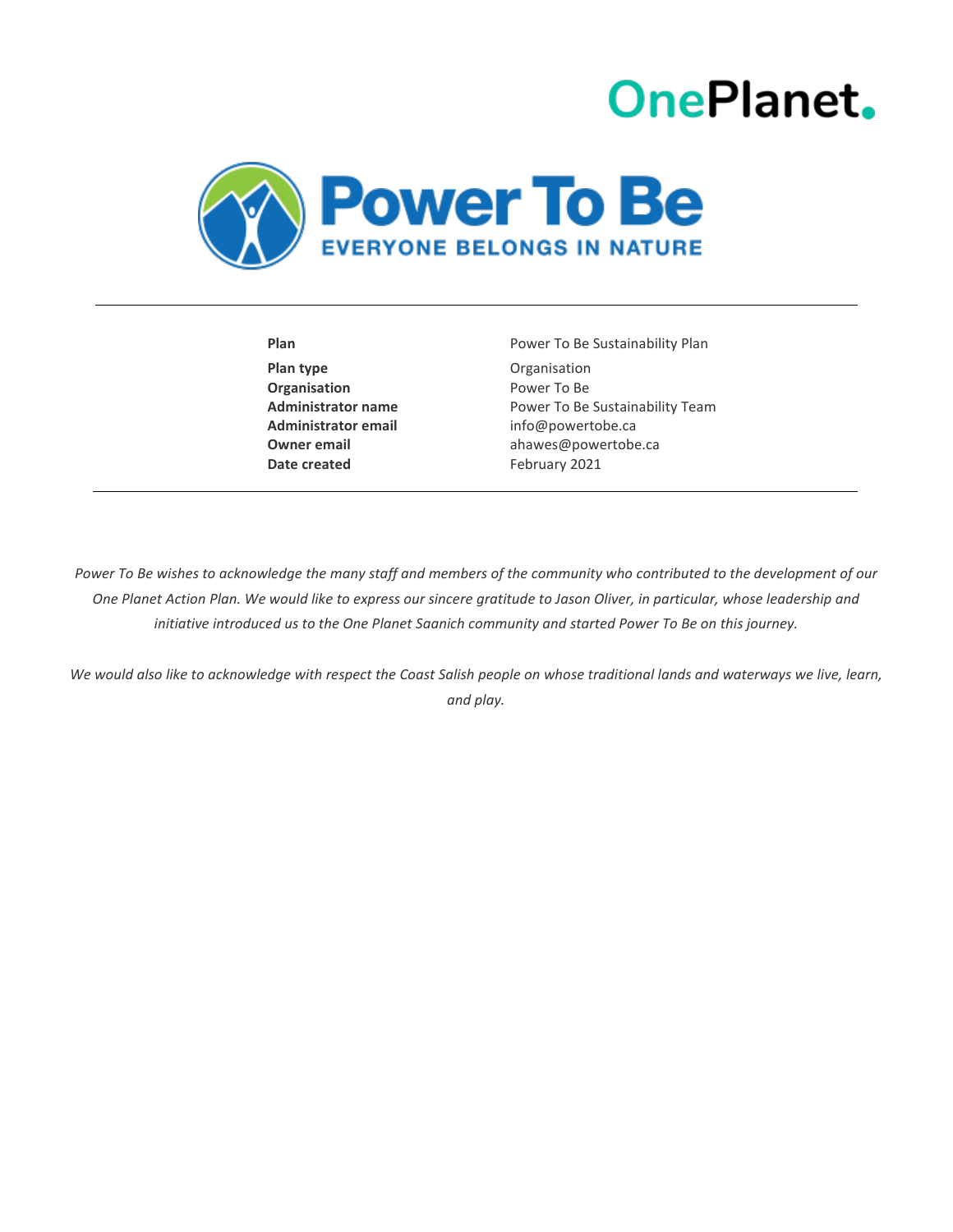



| <b>Outcomes</b> |  |
|-----------------|--|
|                 |  |

| <b>Name</b>                                                                                  | <b>Details</b> |
|----------------------------------------------------------------------------------------------|----------------|
| Staff are happy, healthy, and safe at work                                                   |                |
| Participants and volunteers feel happy, healthy, and safe<br>on program                      |                |
| Staff and volunteers feel their actions are supporting the<br>health and happiness of others |                |

| <b>Name</b>                                                                      | <b>Details</b>                                                                                                                                                                                             |
|----------------------------------------------------------------------------------|------------------------------------------------------------------------------------------------------------------------------------------------------------------------------------------------------------|
| Programs are designed with safety and enjoyment in<br>mind                       | Staff are encouraged to use their "conservative voice"<br>and gauge participant/volunteer comfort, safety, and<br>happiness throughout programs. This includes COVID-<br>19 considerations.                |
| Internal systems established to support the wellbeing of<br>staff and volunteers | This includes Health & Safety Committee, Engagement<br>Committee, and a dedicated People & Culture<br>department. This also includes our employee Health<br>Benefits plan and Care/Vacation time approach. |



| <b>Name</b>                            | <b>Details</b>                                                                                                                                                                                                                                                                                                 |
|----------------------------------------|----------------------------------------------------------------------------------------------------------------------------------------------------------------------------------------------------------------------------------------------------------------------------------------------------------------|
| Staff and volunteer engagement surveys | Intentional data gathering that informs on staff and<br>volunteer engagement, happiness, and health. Collection<br>and analysis lead by Volunteer & Impact Lead in<br>collaboration with the People & Culture team and<br>Leadership team. First year of One Planet petal reporting<br>will inform benchmarks. |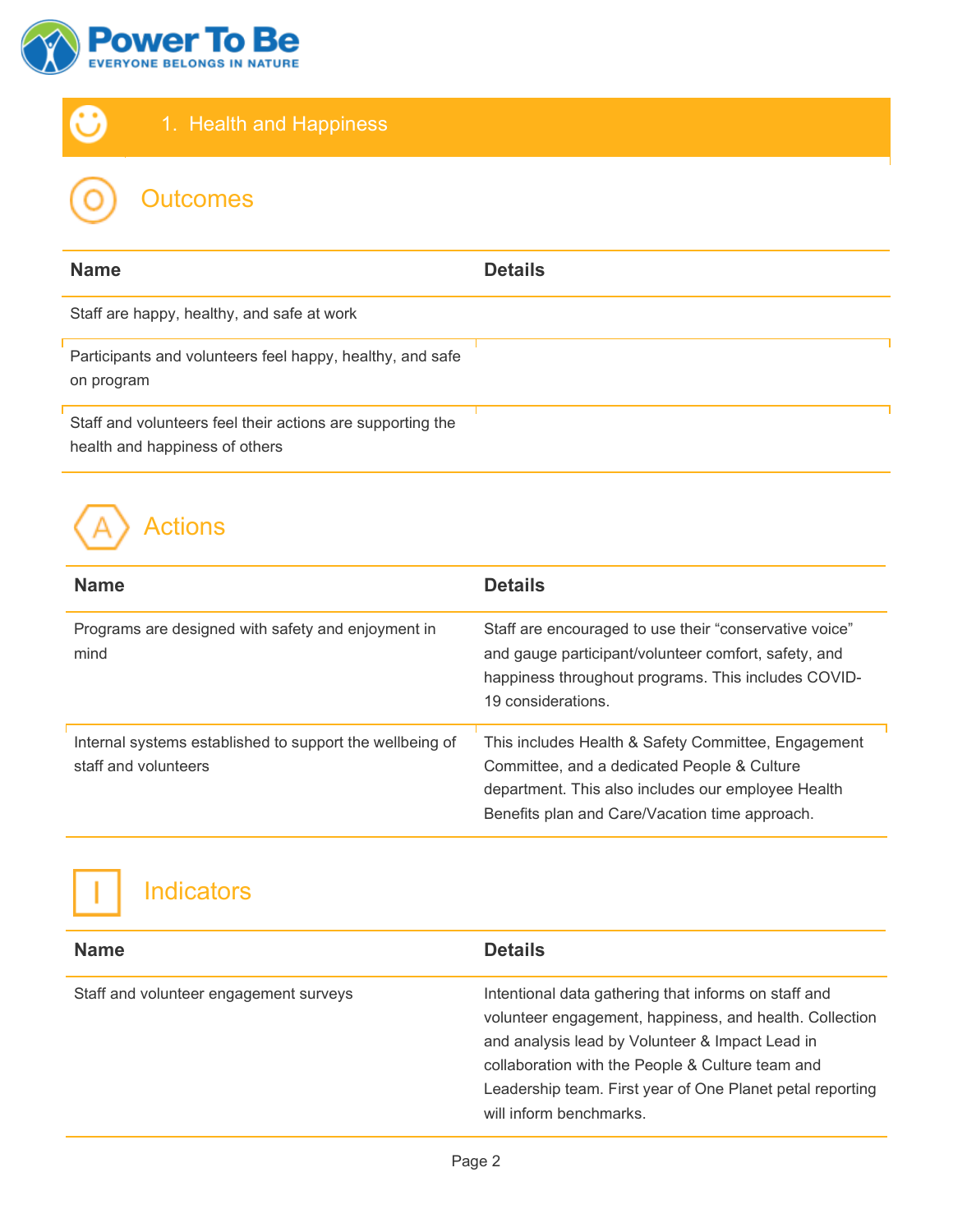

Participant Theory of Change evaluation Intentional, ongoing data gathering that informs on participant satisfaction. Collection and analysis lead by Volunteer & Impact Lead in collaboration with Program Staff. First year of One Planet petal reporting will inform benchmarks.

Staff and volunteer retention **Staff and volunteer retention tracked with People &** Culture team. Exit interviews inform areas of success and need for improvement. First year of One Planet petal reporting will inform benchmarks.

2. Equity and Local Economy

**Outcomes** 

| <b>Name</b>                                 | <b>Details</b>                                                                                                                          |
|---------------------------------------------|-----------------------------------------------------------------------------------------------------------------------------------------|
| Foster a culture of inclusion and diversity | Our place of work and services embody inclusion in all<br>aspects.                                                                      |
| Support local prosperity                    | Support local suppliers where possible, partner with<br>communities and like-minded organizations.                                      |
| Everyone has access to nature               | We support this by removing barriers such as cost,<br>access to equipment, knowledge, transportation, and<br>other identified barriers. |

| <b>Name</b>                          | <b>Details</b>                                                                                                                                                               |
|--------------------------------------|------------------------------------------------------------------------------------------------------------------------------------------------------------------------------|
| <b>Active Diversity Task Force</b>   | <i>Power To Be has an internal committee focused on</i><br>improving Diversity, Equity and Inclusion throughout the<br>organization and through our services.                |
| Advocate for inclusion and diversity | Through education and influence with other<br>organizations and communities.                                                                                                 |
| Program subsidies                    | 100% of our programs are subsidized to reduce costs for<br>participants. Additionally, we have a bursary to assist<br>with any remaining financial barrier to participation. |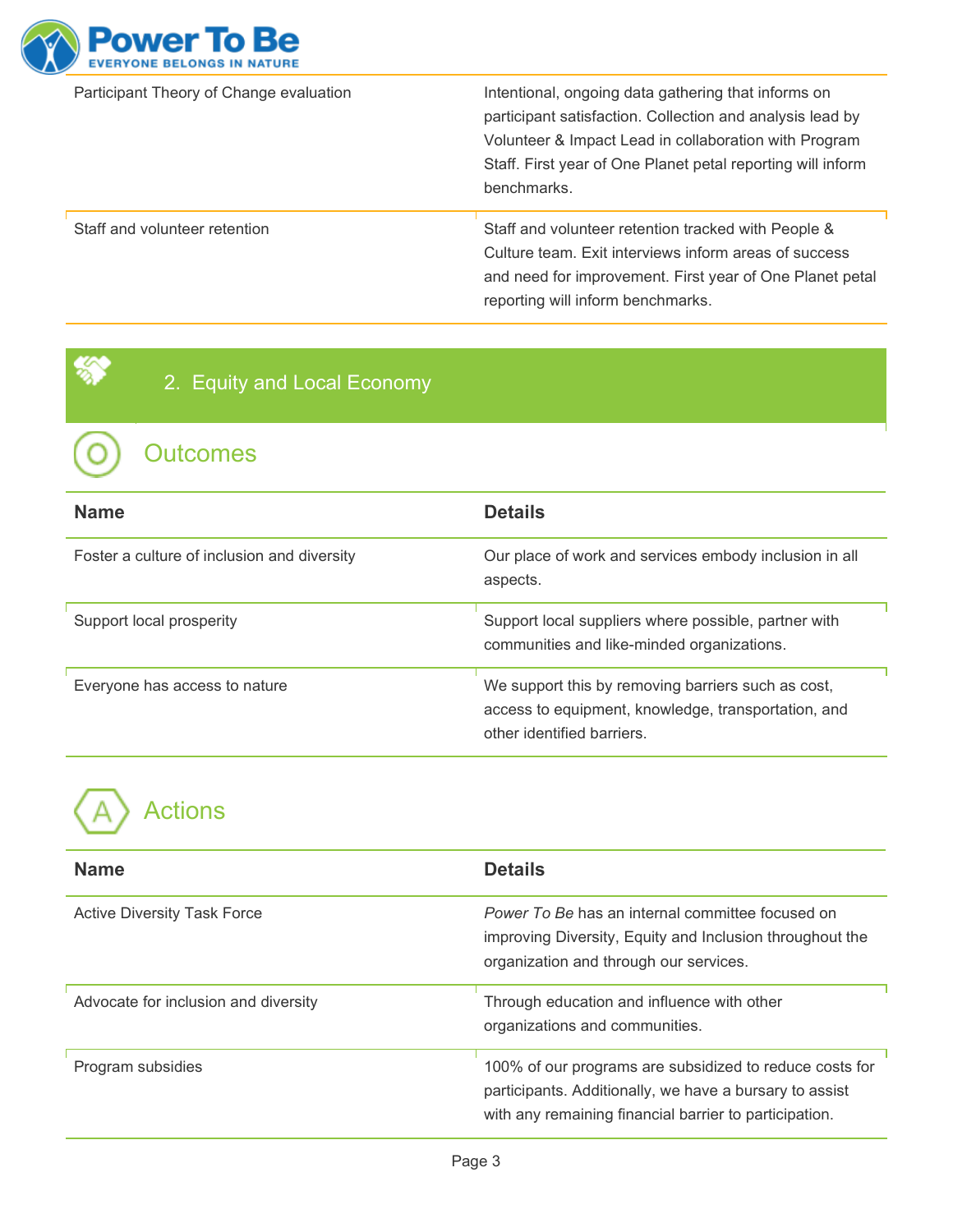

Our Basecamp facility at Prospect Lake will strive for an inclusive Universal Design

With guidance from the Rick Hansen Foundation.

### Indicators

| <b>Name</b>                                                                                                                              | <b>Details</b>                                                                                                                                                                                                                   |
|------------------------------------------------------------------------------------------------------------------------------------------|----------------------------------------------------------------------------------------------------------------------------------------------------------------------------------------------------------------------------------|
| Power To Be infrastructure is accessible to everyone                                                                                     | This will be validated by persons with lived experiences -<br>measured through our participant, staff and community<br>member's experiences and their feedback directly to staff<br>and through our Theory of Change evaluation. |
| Audit of gear and food procurement                                                                                                       | Sustainability Committee to engage appropriate staff to<br>support conduction of audit with possible volunteer help.<br>Audit will inform benchmark for future reports.                                                          |
| Maintained or increased positive ratings for 'Inclusion<br>Movement' and 'Sense of Belonging' outcomes of Theory<br>of Change evaluation | Inclusion movement and Sense of Belonging outcomes.<br>Collection and analysis lead by Volunteer & Impact Lead<br>in collaboration with Program Staff. First year of One<br>Planet petal reporting will inform benchmarks.       |

#### 3. Culture and Community

#### **Outcomes**

f

<u>...</u>

| <b>Name</b>                               | <b>Details</b>                                                                                                       |
|-------------------------------------------|----------------------------------------------------------------------------------------------------------------------|
| Culture of sustainability                 | Our impact on the environment is considered in our<br>organizational decisions.                                      |
| Sense of community                        | We foster a sense of belonging in our workplace, the<br>services we provide, and throughout the community.           |
| Everyone feels that they belong in nature | We continue to move the notion through our community<br>and spheres of influence that Everyone Belongs in<br>Nature. |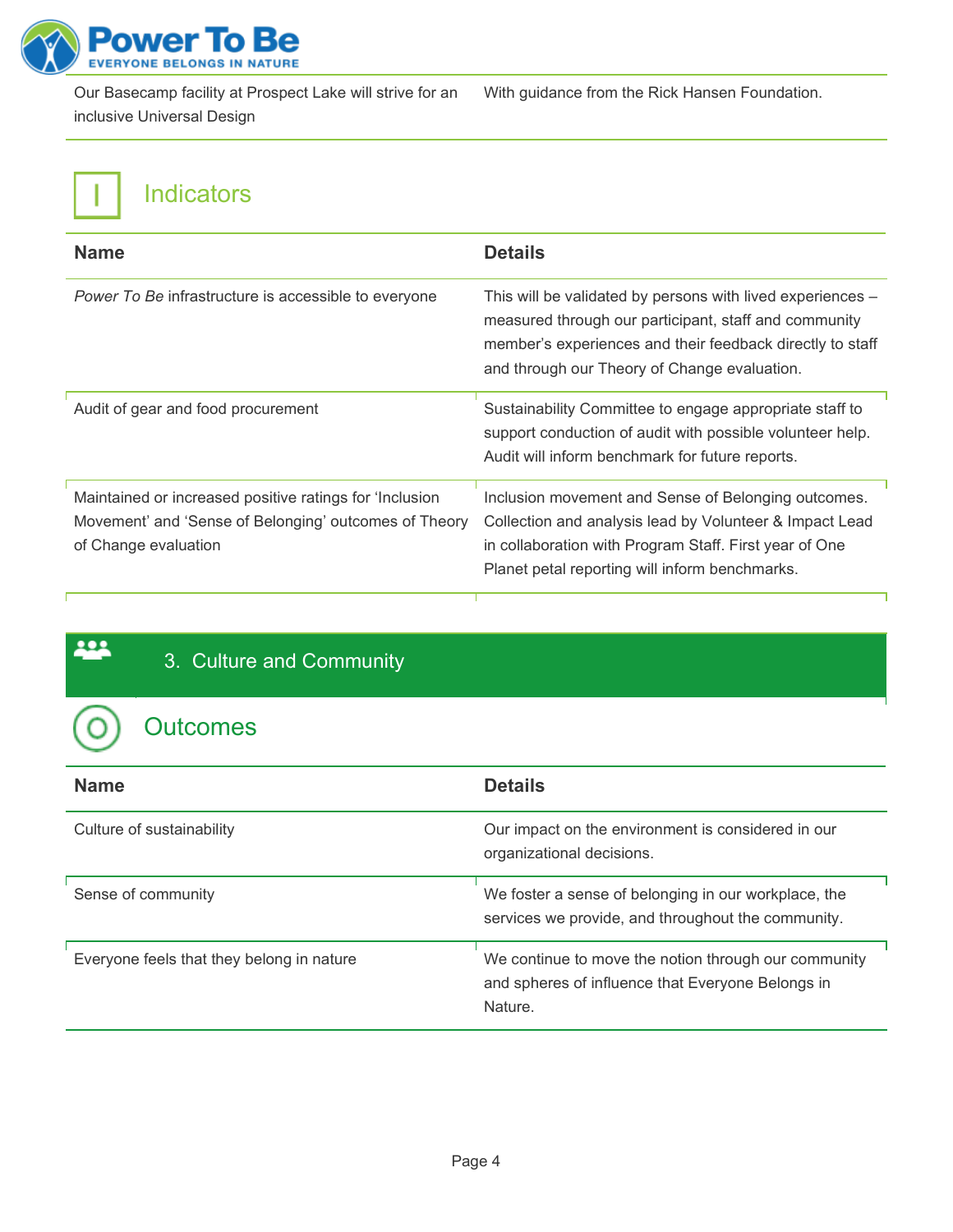

| <b>Name</b>                                                                    | <b>Details</b>                                                                                                                                                                                  |
|--------------------------------------------------------------------------------|-------------------------------------------------------------------------------------------------------------------------------------------------------------------------------------------------|
| Create welcoming and inclusive spaces                                          | This is seen in our opening circles, land and waterway<br>acknowledgments and our participant-centred approach<br>to decision making, which is built into practices across<br>the organization. |
| <b>Active Sustainability Committee</b>                                         | Sustainability Committee members act as champions<br>throughout all departments to bring a sustainability lens<br>in organizational decision-making.                                            |
| Challenge our event sponsors to meet sustainability<br>standards               | Take a critical eye to the event swag, food, drink etc. that<br>accompanies our events.                                                                                                         |
| Celebrate our sustainability wins to inspire and engage<br>staff and community | By better tracking, reporting, and communicating both<br>internally and externally.                                                                                                             |
| Deepen our work in supporting reconciliation                                   | Continue to increase relationships with local indigenous<br>communities. Lead by example with land and waterway<br>acknowledgements in all programs, meetings, and<br>events.                   |



| <b>Name</b>                                                                                                                              | <b>Details</b>                                                                                                                                                                                                             |
|------------------------------------------------------------------------------------------------------------------------------------------|----------------------------------------------------------------------------------------------------------------------------------------------------------------------------------------------------------------------------|
| Maintained or increased positive ratings for 'Inclusion<br>Movement' and 'Sense of Belonging' outcomes of Theory<br>of Change evaluation | Inclusion movement and Sense of Belonging outcomes.<br>Collection and analysis lead by Volunteer & Impact Lead<br>in collaboration with Program Staff. First year of One<br>Planet petal reporting will inform benchmarks. |
| Completion of Totem project at our Prospect Lake site                                                                                    | We are working with three local nations on the design<br>and construction of totem poles for our Basecamp.                                                                                                                 |
| Staff are connected to and are able to speak to Power To<br>Be's sustainability initiatives and achievements                             | Updates provided in weekly staff email, and questions<br>brought to Sustainability Committee. Information<br>continues to drive change in the organization.                                                                |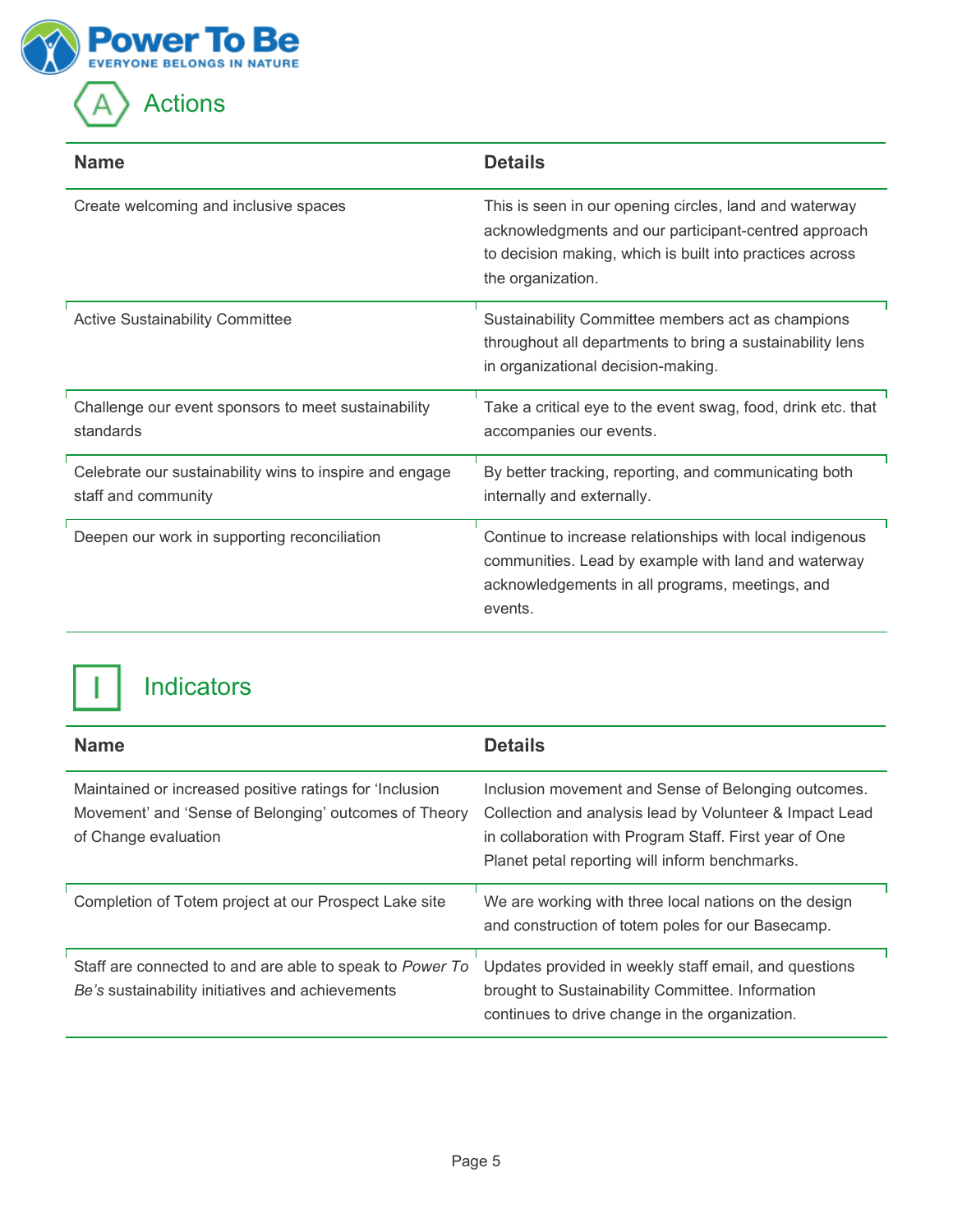



| <b>Name</b>               | <b>Details</b>                                                                                           |
|---------------------------|----------------------------------------------------------------------------------------------------------|
| Provide access to nature  | Nature acts as a co-facilitator to our programs, and time<br>spent in nature is valued in our workspace. |
| Environmental stewardship | We demonstrate care for the environment and teach<br>others to do the same.                              |



| <b>Name</b>                                                                                                | <b>Details</b>                                                                                                                                                                                                          |
|------------------------------------------------------------------------------------------------------------|-------------------------------------------------------------------------------------------------------------------------------------------------------------------------------------------------------------------------|
| Include environmental stewardship and nature access in<br>programs                                         | Leave No Trace, seasonal patterns of ecosystems,<br>natural habitats of wildlife, impact on site, and restoration<br>projects are considered, taught, or embedded in<br>programs.                                       |
| Staff "Give Back" days                                                                                     | Yearly (minimum) staff days to support environmental<br>initiatives.                                                                                                                                                    |
| Volunteer and corporate work parties                                                                       | We host opportunities for others to support<br>environmental initiatives with the hope of creating greater<br>impact and social change within our community.                                                            |
| <b>Catalyst for Good initiatives</b>                                                                       | Continue to seek additional opportunities that support<br>positive social change and sustainability within our<br>community. Past examples include the Get Growing<br>project, and BC Park & BC foundation partnership. |
| Invite key organizations or knowledge holders to support<br>with protecting site wildlife and biodiversity | Support the establishment of bat boxes, turtle logs,<br>swallow habitat, owl habitat etc.                                                                                                                               |
| Land conservation                                                                                          | Allocate a percentage of the Prospect Lake property to<br>be left as an undisturbed, naturally intact habitat.                                                                                                          |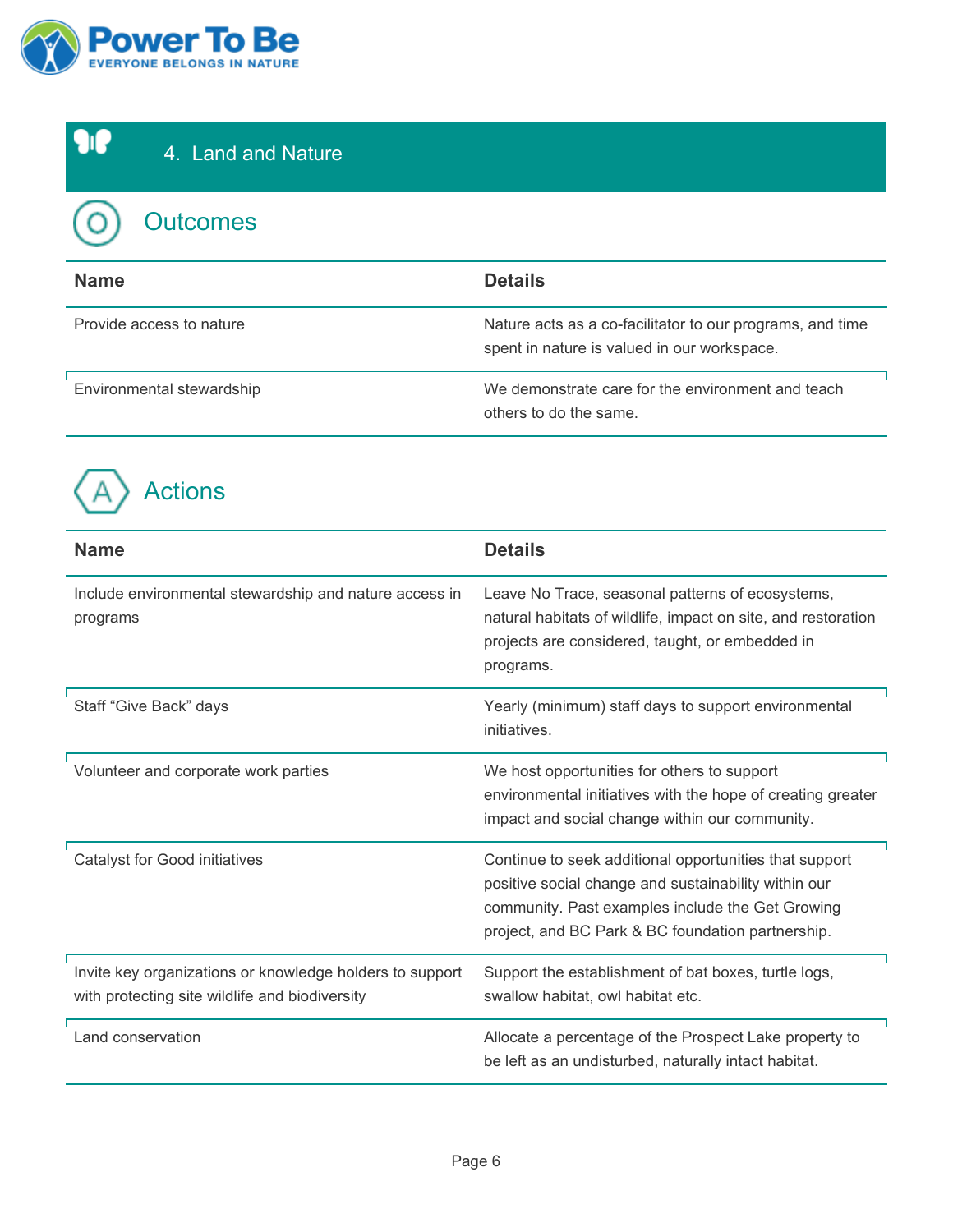



O

### **Indicators**

| <b>Name</b>                                                                                                                                 | <b>Details</b>                                                                                                                                                                                                                                            |
|---------------------------------------------------------------------------------------------------------------------------------------------|-----------------------------------------------------------------------------------------------------------------------------------------------------------------------------------------------------------------------------------------------------------|
| Maintained or increased positive ratings for 'Nature'<br>Access' and 'Environmental Stewardship' outcomes of<br>Theory of Change evaluation | Inclusion movement and Sense of Belonging outcomes.<br>Collection and analysis lead by Volunteer & Impact Lead<br>in collaboration with Program Staff. First year of One<br>Planet petal reporting will inform benchmarks.                                |
| Increased tracking and reporting on restoration projects                                                                                    | While working with partners such as HAT, the Facilities<br>and Assets department will be responsible for supporting<br>the tracking of these projects. Other departments such<br>as the Impact team and Advancement will support with<br>reporting needs. |

#### 5. Sustainable Water

#### **Outcomes**

| <b>Name</b>                                    | <b>Details</b>                                                                                      |
|------------------------------------------------|-----------------------------------------------------------------------------------------------------|
| Healthy water system                           | Consideration of what products we purchase and discard<br>throughout all areas of the organization. |
| Watershed at our Prospect Lake site is healthy | Working with partners, we contribute to the health of the<br>watershed of our Basecamp.             |

| <b>Name</b>                                                                                                       | <b>Details</b>                                                                               |
|-------------------------------------------------------------------------------------------------------------------|----------------------------------------------------------------------------------------------|
| Work with community partners to learn about the<br>watershed and actively support the preservation of the<br>area | Work with like-minded organizations, municipal experts,<br>and local residents.              |
| Use of vessels powered by non-combustion engines on<br>Prospect Lake                                              | We will continue our commitment to not use fossil fuel-<br>powered engines on Prospect Lake. |
| Take direct green action to protect our watershed                                                                 | Site includes stormwater management, rain gardens, and<br>drought resistant landscaping.     |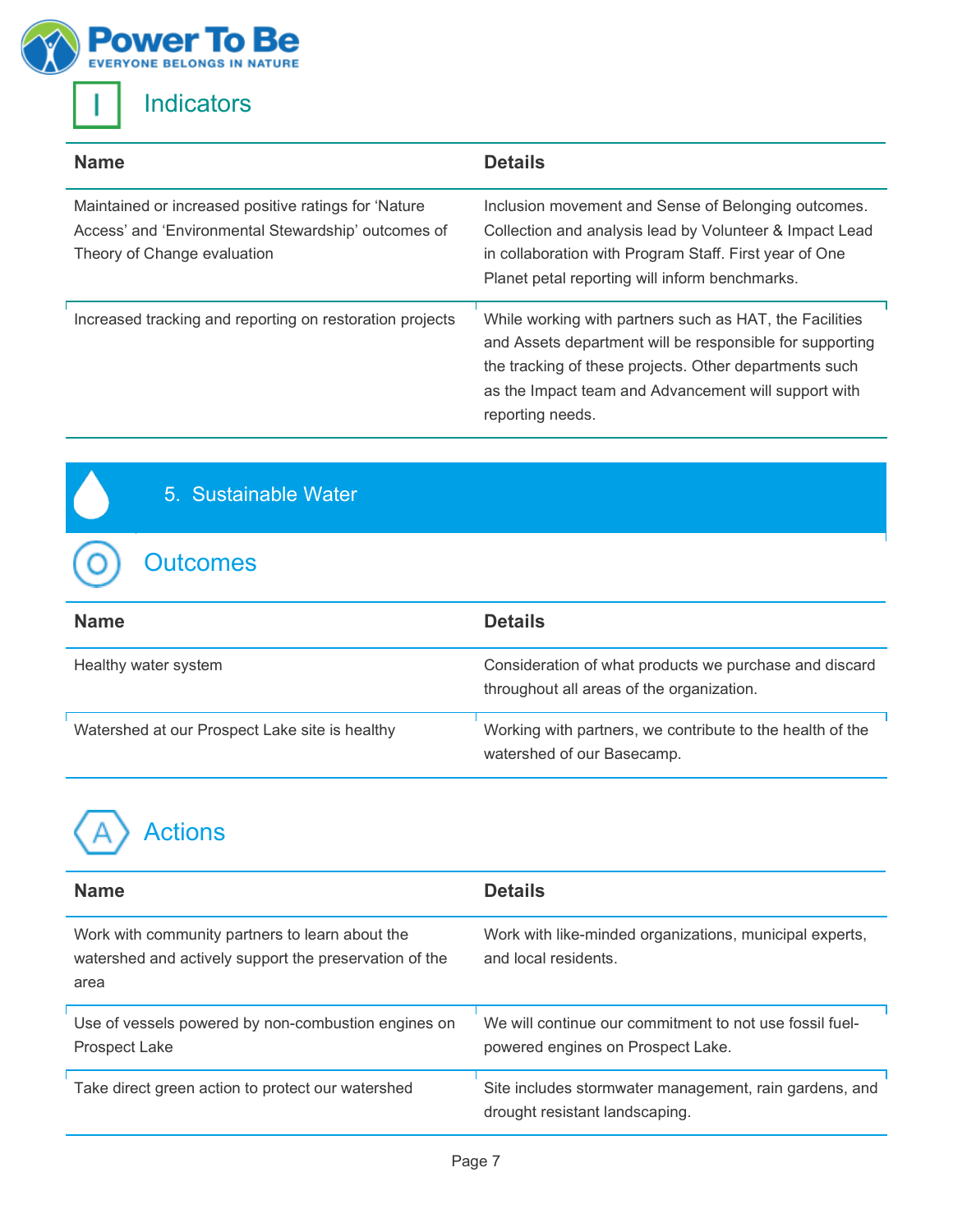

| Reduce irrigation use on the site                                                | Reduction by approximately 90% of the previous water<br>use when the site was an active golf course. Upgraded<br>water pump to be more energy efficient. |
|----------------------------------------------------------------------------------|----------------------------------------------------------------------------------------------------------------------------------------------------------|
| Continue respecting and regulating the health of riparian<br>habitat on our site | This includes increased education to our staff team, so<br>that they are empowered to teach and monitor while on<br>program.                             |



| <b>Name</b>                                                                   | <b>Details</b>                                                                                                                                                                                                                                                                                                                                                                     |
|-------------------------------------------------------------------------------|------------------------------------------------------------------------------------------------------------------------------------------------------------------------------------------------------------------------------------------------------------------------------------------------------------------------------------------------------------------------------------|
| Specialist partners provide updates of results based on<br>collaborative work | This includes the Capital Regional District checks and<br>reports. Maintain committeeship on the Prospect Lake<br>Preservation Society. Active participation in supporting<br>the health of Prospect Lake, such as monitoring<br>dissolved oxygen levels - Jason Cole (OHS committee).                                                                                             |
| Increased visual indicators of biodiversity and health in<br>the waterways    | Past work with Environmental Dynamics Inc. provided an<br>inventory of key species at our Prospect Lake site. The<br>goal is to repeat this inventory on a regular basis (every<br>2-3 years) to monitor species fluctuations on the site.<br>Additional monitoring may be incorporated into<br>programming activities. Key species include fish, frogs,<br>crayfish, and turtles. |
| Well at our Prospect Lake site continues to be potable                        | Facilities & Assets team checking on a biweekly basis as<br>required by the local health authority. Any significant<br>changes will be reported to the Sustainability Committee.                                                                                                                                                                                                   |
| Audit of products used across the organization                                | Sustainability Committee to engage appropriate staff to<br>support conduction of audit with possible volunteer help.<br>Audit will inform benchmark for future reports.                                                                                                                                                                                                            |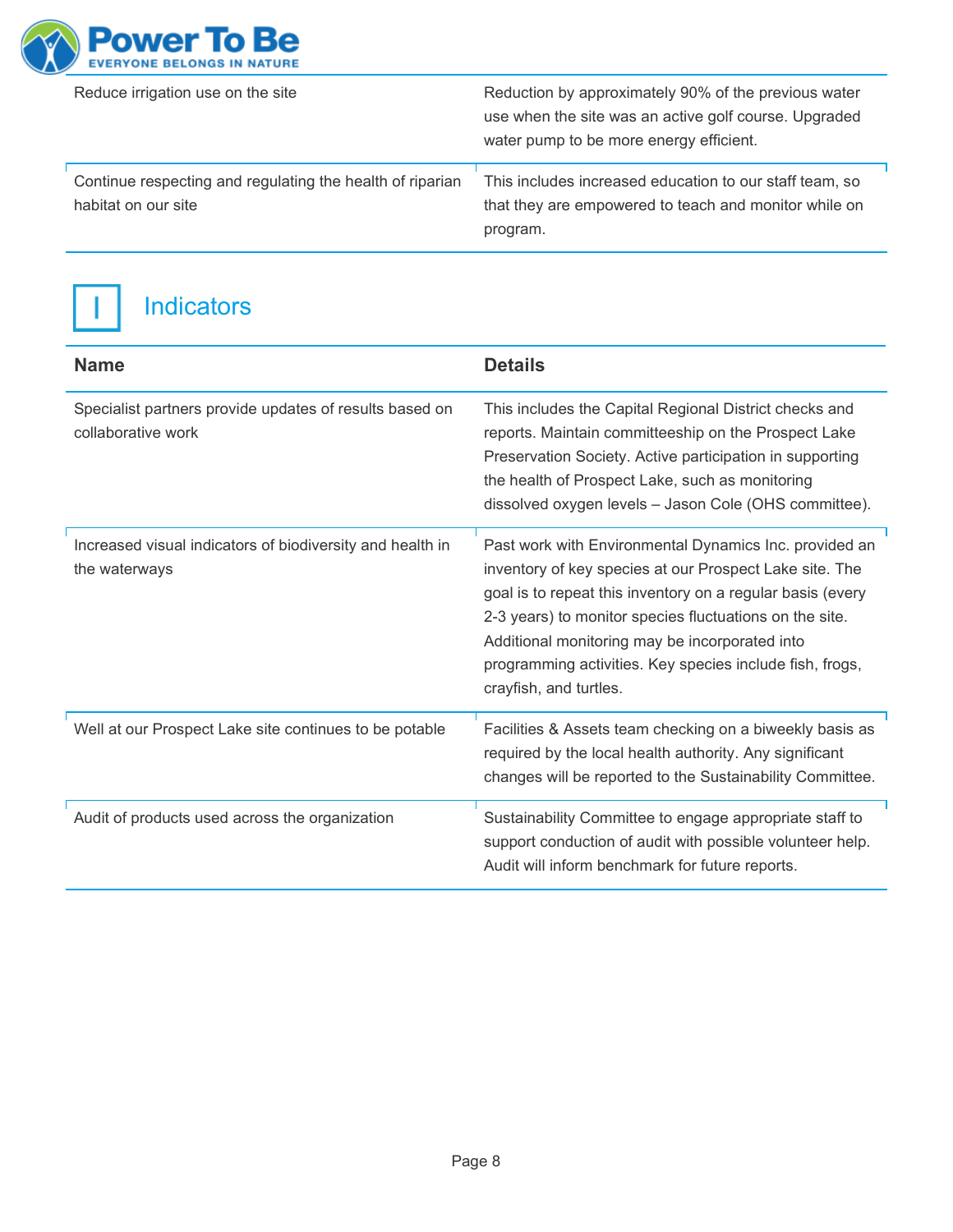



#### 6. Local and Sustainable Food

**Outcomes** 

| <b>Name</b>              | <b>Details</b>                                                                                          |
|--------------------------|---------------------------------------------------------------------------------------------------------|
| Food education           | We promote and educate our participants on healthy<br>eating.                                           |
| Procure sustainable food | Procure food from local suppliers when possible, re-<br>evaluate how we purchase food (bulk purchases). |



| <b>Name</b>                                                                              | <b>Details</b>                                         |
|------------------------------------------------------------------------------------------|--------------------------------------------------------|
| Explore building relationships with local farmers to help                                | For consumption onsite as well as program expeditions  |
| procurement of sustainable food                                                          | and overnights.                                        |
| Explore possibility of having a garden at our Prospect                                   | This would be on a small scale and utilized as an      |
| Lake site                                                                                | educational tool.                                      |
| Look at native plant landscaping for pollinators and the<br>possibility of edible plants | Work with experts and One Planet Saanich stakeholders. |

| <b>Name</b>                                                                                   | <b>Details</b>                                                                                                                                                          |
|-----------------------------------------------------------------------------------------------|-------------------------------------------------------------------------------------------------------------------------------------------------------------------------|
| Audit of food provided to participants shows high<br>percentage of local and unprocessed food | Sustainability Committee to engage appropriate staff to<br>support conduction of audit with possible volunteer help.<br>Audit will inform benchmark for future reports. |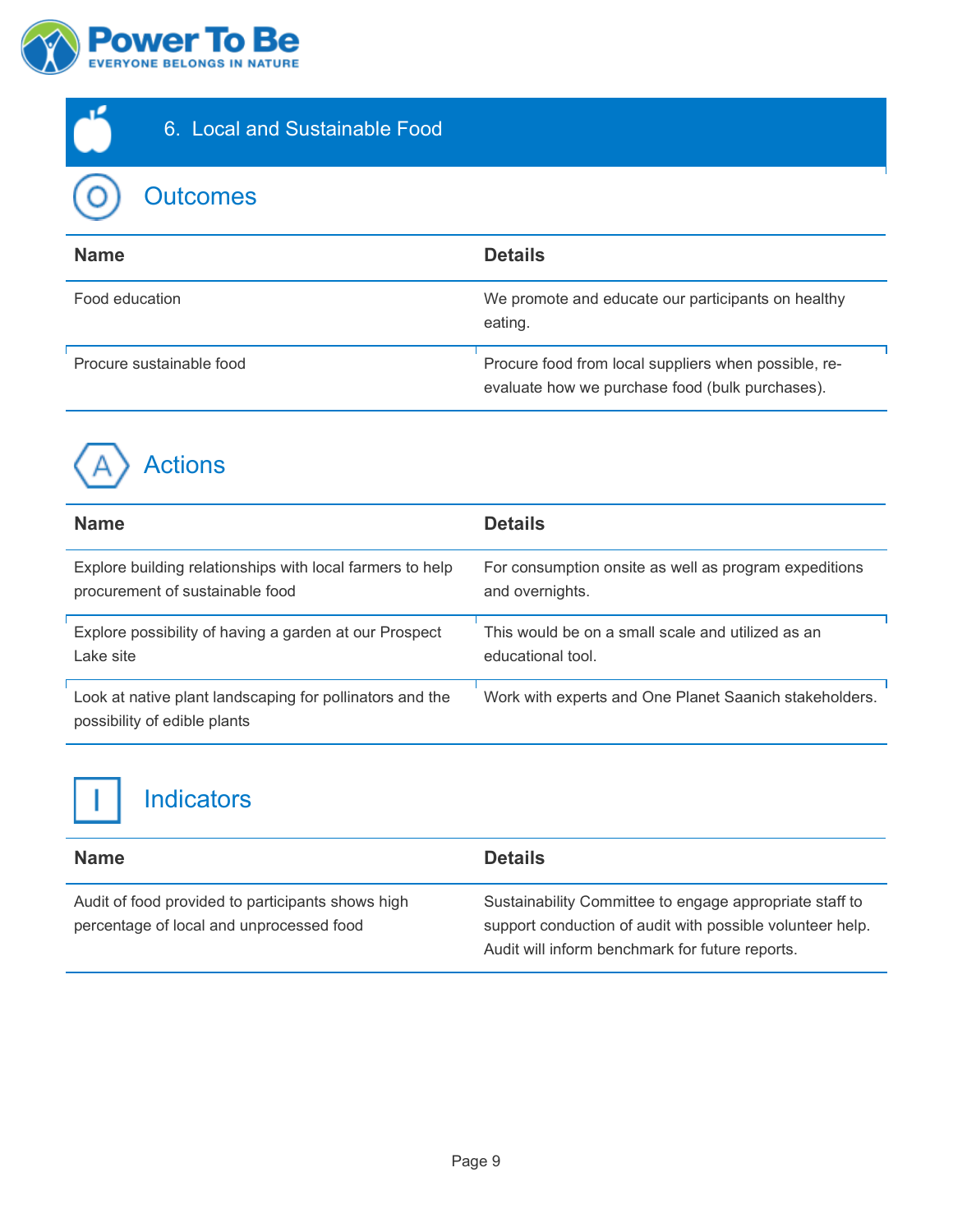



| <b>Name</b>                             | <b>Details</b>                                                                               |
|-----------------------------------------|----------------------------------------------------------------------------------------------|
| Culture of sustainable travel practices | Environmental impacts of travel are considered for<br>programs, staff meetings and commutes. |

Actions

| <b>Name</b>                                                            | <b>Details</b>                                                                                                                                  |
|------------------------------------------------------------------------|-------------------------------------------------------------------------------------------------------------------------------------------------|
| Create transportation action plan                                      | Develop a plan for post-COVID transportation to our<br>Prospect Lake site for staff, participants, and visitors<br>coming to Basecamp.          |
| Establish a plan for upgrading our fleet to more efficient<br>vehicles | This will be a phased approached, moving from newer,<br>more fuel-efficient vehicles to exploring electric vehicle<br>(EV) options when viable. |
| Set up EV charging stations at our Prospect Lake site                  | Basecamp will have three EV stations serving up to six<br>vehicles at one time.                                                                 |
| Localizing approach to programs                                        | Reduce travel times by offering programs at more<br>centralized locations.                                                                      |
| Continue offering centralized pick-up locations for<br>participants    | Reduce overall program emissions and well as traffic on<br>residential roads.                                                                   |
| Work from home options for staff                                       | By offering a hybrid work environment, staff travel is<br>drastically reduced.                                                                  |

| <b>Name</b>                      | <b>Details</b>                                                                                                                                                |
|----------------------------------|---------------------------------------------------------------------------------------------------------------------------------------------------------------|
| Milage accrued on fleet vehicles | Tracking will be completed through quarterly site<br>inspections done on behalf of the OHS Committee.<br>Milage accrual can then be comparted over the years. |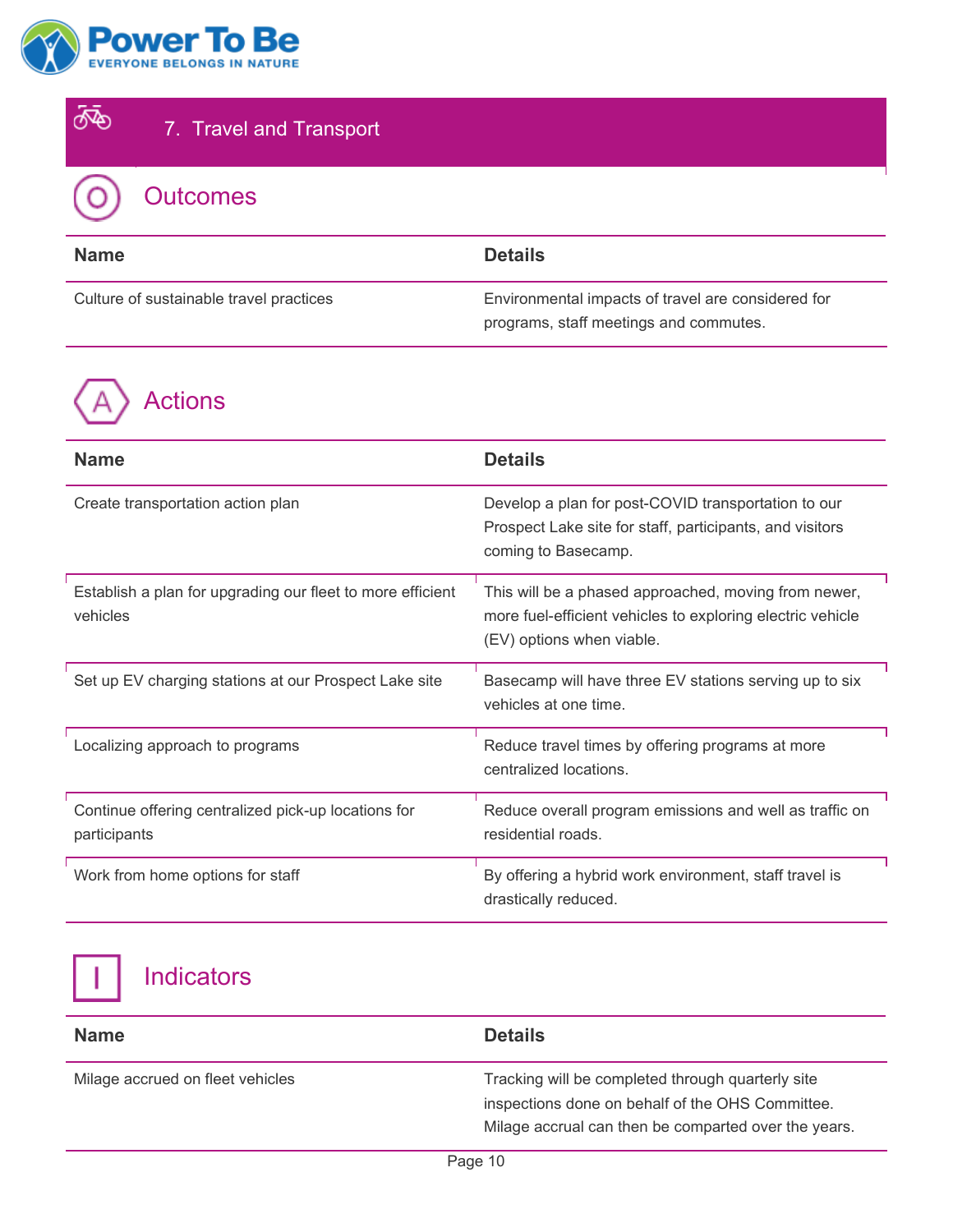

Г

| Car charge records               | Once EV stations are established, review of trends<br>observed through EV station use and data captured.                                 |
|----------------------------------|------------------------------------------------------------------------------------------------------------------------------------------|
| Gas consumption                  | Sustainability Committee responsible for collecting gas<br>consumption numbers from the Finance department for<br>comparison and review. |
| Track energy created at Basecamp | Once completed, we aim to track the energy created at<br>Basecamp as per Living Building Challenge<br>requirements.                      |

٦

#### 8. Materials and Products

# **Outcomes**

| <b>Name</b>                                          | <b>Details</b>                                          |
|------------------------------------------------------|---------------------------------------------------------|
| Environmentally responsible Procurement Plan for all | Create standards across organization that is accessible |
| Power To Be sites                                    | to all staff.                                           |
| Basecamp is built and designed with environmentally  | Decisions will be based on the lifespan of materials    |
| minded materials                                     | utilized while keeping longevity and safety in mind.    |
| Share resources with our community at large          | Gear, knowledge, access to sites, etc.                  |

| <b>Name</b>                                                                                       | <b>Details</b>                                                                                                                                                                                                          |
|---------------------------------------------------------------------------------------------------|-------------------------------------------------------------------------------------------------------------------------------------------------------------------------------------------------------------------------|
| Donate products, items, or gently used gear we no<br>longer use                                   | Support other organizations by sharing our gear or giving<br>away products/materials that is no longer in use.                                                                                                          |
| Build products to have multiple uses                                                              | Sourcing or building products that can be reused,<br>repaired, or repurposed.                                                                                                                                           |
| Develop sustainability-minded procurement questions to<br>consider prior to purchase              | 3-4 questions for all staff to consider before making a<br>purchase or decision that may impact the environment.                                                                                                        |
| Take advantage of opportunities to use recycled<br>resources for site development - "second life" | We aim to re-locate a building from a community<br>member to be used at our Prospect Lake site. We will<br>reallocate materials from the demolition of the old<br>clubhouse when possible (repurposed the rubber mats). |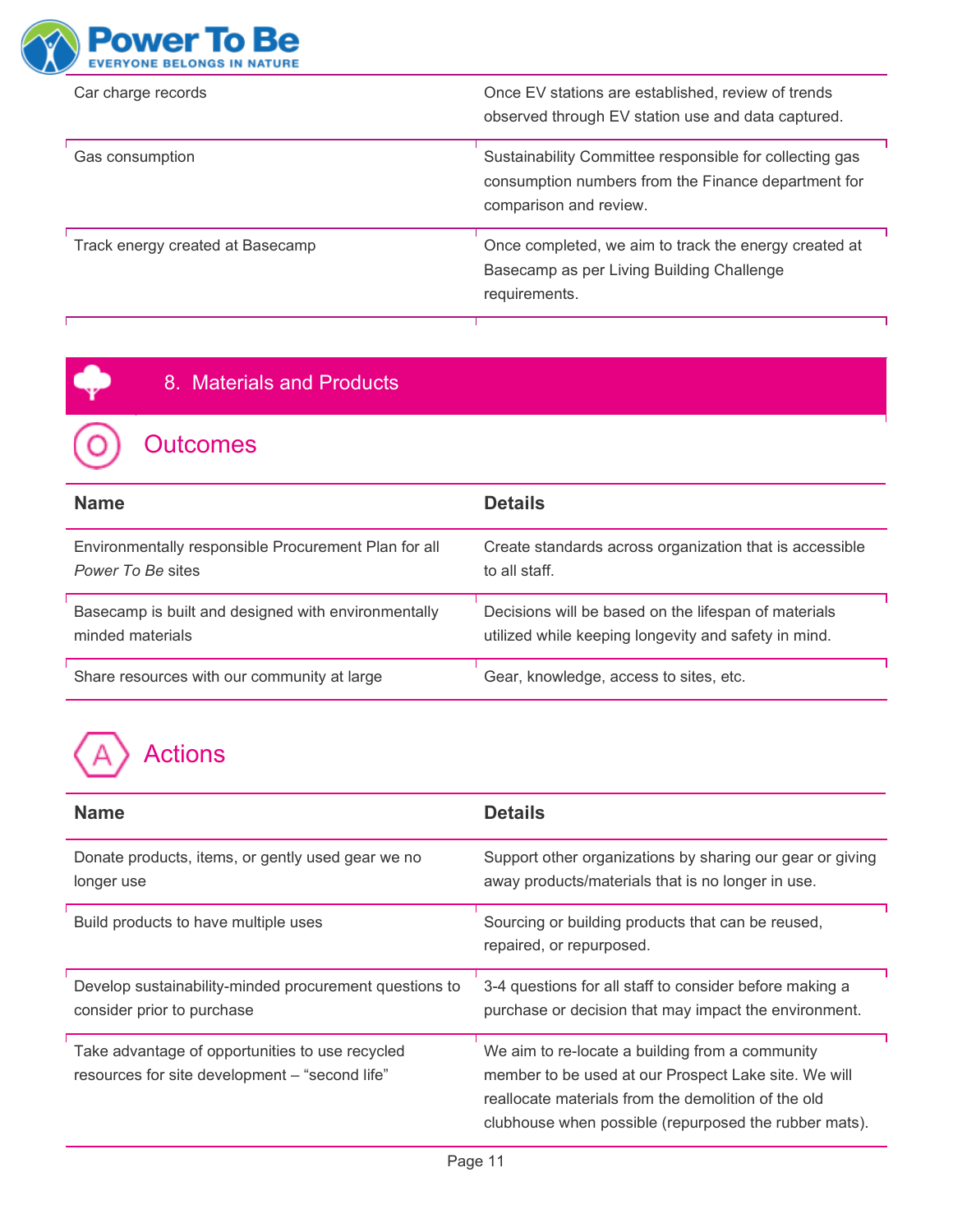

| <b>Name</b>                                                                                                   | <b>Details</b>                                                                                                                                                                                                               |
|---------------------------------------------------------------------------------------------------------------|------------------------------------------------------------------------------------------------------------------------------------------------------------------------------------------------------------------------------|
| Audit of purchases across organization (including office<br>supplies, store products, shipping material etc.) | Sustainability Committee to engage appropriate staff to<br>support conduction of audit with possible volunteer help.<br>Audit will inform benchmark for future reports.                                                      |
| Track retention and waste diversion of gear and<br>equipment                                                  | Review lifespan of gear and how much is donated once<br>we are finished with it. Gear Lead provides report to the<br>Sustainability Committee. We aim to review how the care<br>of our gear leads to its increased lifespan. |

| 9. Zero Waste   |                                                                                                                         |
|-----------------|-------------------------------------------------------------------------------------------------------------------------|
| <b>Outcomes</b> |                                                                                                                         |
| <b>Name</b>     | <b>Details</b>                                                                                                          |
| Reduce waste    | Considered in all organizational areas including events,<br>programs, systems, promotion, and the Power To Be<br>store. |



| <b>Name</b>                                                     | <b>Details</b>                                                           |
|-----------------------------------------------------------------|--------------------------------------------------------------------------|
| Challenge event sponsors to provide sustainable<br>alternatives | Reduce our consumption of single use items.                              |
| Digitize our systems                                            | Go paperless when possible (forms, files, "thank you"<br>cards etc.).    |
| Explore better food waste diversion                             | Buy less, composting, sorting of recycling, using leftover<br>food, etc. |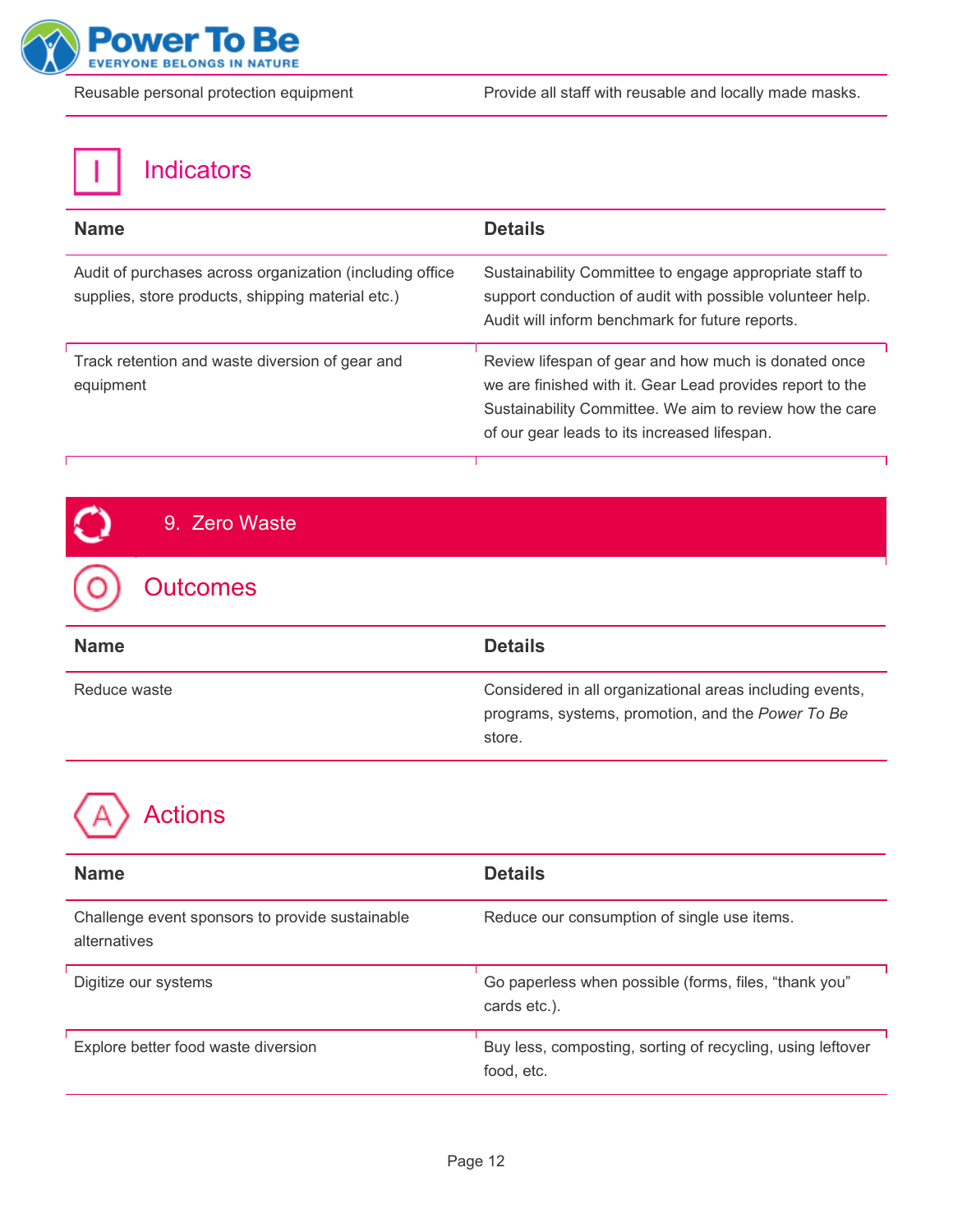

| Resource products from community in place of buying  | Sourcing gently used gear, office equipment, etc. when                                                             |
|------------------------------------------------------|--------------------------------------------------------------------------------------------------------------------|
| new                                                  | possible.                                                                                                          |
| Provide education around waste production and        | Demonstrate waste management and diversion as well                                                                 |
| recycling in programs                                | as Leave No Trace principles.                                                                                      |
| Reduce packaging needed for program food preparation | Working within Food Safe regulations, seek solutions to<br>decrease packaging use for expedition food preparation. |

Indicators

| <b>Name</b>                                          | <b>Details</b>                                                                                                                                                          |
|------------------------------------------------------|-------------------------------------------------------------------------------------------------------------------------------------------------------------------------|
| Waste/Recycling statistics from reFUSE               | Facilities and Assets team to follow trends and complete<br>reports for the Sustainability Committee.                                                                   |
| Audit of online store products and shipping material | Sustainability Committee to engage appropriate staff to<br>support conduction of audit with possible volunteer help.<br>Audit will inform benchmark for future reports. |

#### 10. Zero Carbon Energy

# **Outcomes**

| <b>Name</b>                                          | <b>Details</b>                                                                                            |
|------------------------------------------------------|-----------------------------------------------------------------------------------------------------------|
| Basecamp hub and buildings are striving for net zero | Once established, our Basecamp facility's system will be<br>scalable, such as adding future solar panels. |
| All locations are as energy efficient as possible    | Taking into consideration rental space restrictions and<br>limitations in North Vancouver.                |

| <b>Name</b>                                     | <b>Details</b>                                      |
|-------------------------------------------------|-----------------------------------------------------|
| Address the temperature challenges of the North | Explores options for dealing with North Vancouver's |
| Vancouver office                                | office temperature issues to improve efficiencies.  |